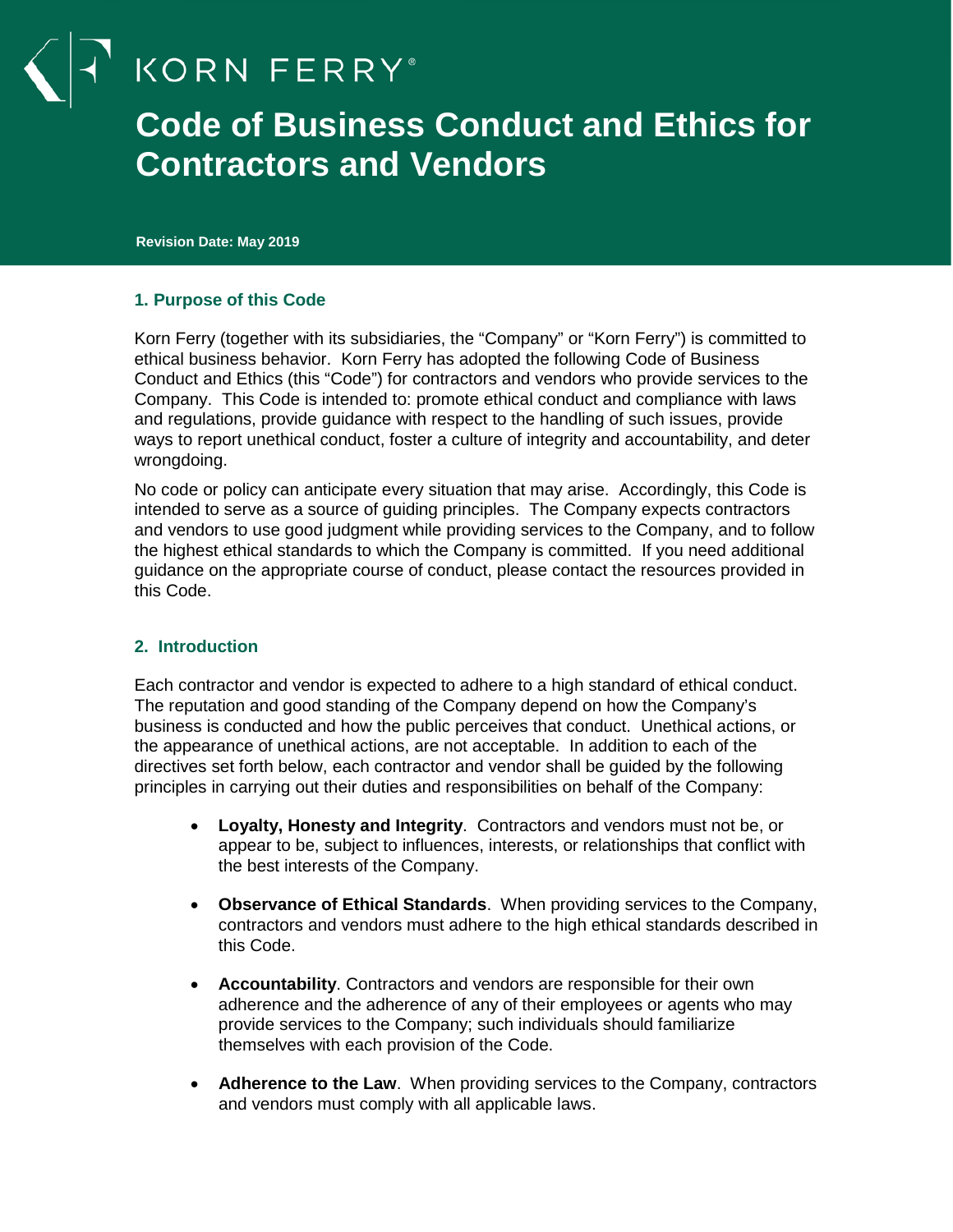

#### **3. Conflicts of Interest**

A conflict of interest occurs when an individual's private interest interferes or appears to interfere with the interests of the Company. Conflicts of interest are prohibited as a matter of Company policy, unless they have been approved by the Company. In particular, a contractor or vendor must never use or attempt to use the contractor's or vendor's relationship with the Company to obtain any improper personal benefit for the contractor or vendor, for the contractor's or vendor's family, or for any other person. Additionally, a conflict of interest may arise when a contractor or vendor takes actions or has interests that may make it difficult to provide services to the Company objectively and effectively.

Some of the more common conflicts from which contractors and vendors must refrain are set forth below:

- **Family members**. A conflict of interest may be encountered when, on behalf of the Company, a contractor or vendor is doing business with or competing with organizations in which the contractor or vendor or a family member has an ownership or employment interest. "Family members" include a spouse, domestic partner, parents, children, siblings and in-laws. Business must not be conducted on behalf of the Company with family members or an organization with which a family member is associated, unless such business relationship has been disclosed to and authorized by the Company.
- **Improper conduct and activities**. Contractors and vendors may not engage in conduct or activities that are inconsistent with the Company's best interests or that disrupt or impair the Company's relationship with any person or entity with which the Company has or proposes to enter into a business or contractual relationship.
- **Gifts**. Contractors and vendors and members of their immediate family may not accept gifts from persons or entities if such gifts are being made in order to influence them in their capacity as contractors or vendors of the Company, or if acceptance of such gifts could create the appearance of a conflict of interest.
- **Personal use of Company assets**. Contractors and vendors may not use Company assets, labor, or information for personal use or for any purpose other than the provision of services to the Company or an affiliate.

Any contractor or vendor who is aware of a conflict of interest or is concerned that a conflict might develop is required to notify the Company.

#### **4. Corporate Opportunities**

Contractors and vendors are prohibited from taking (or directing to a third party) a business opportunity that is discovered through the use of the Company's property or information, unless the Company has already been offered the opportunity and turned it down.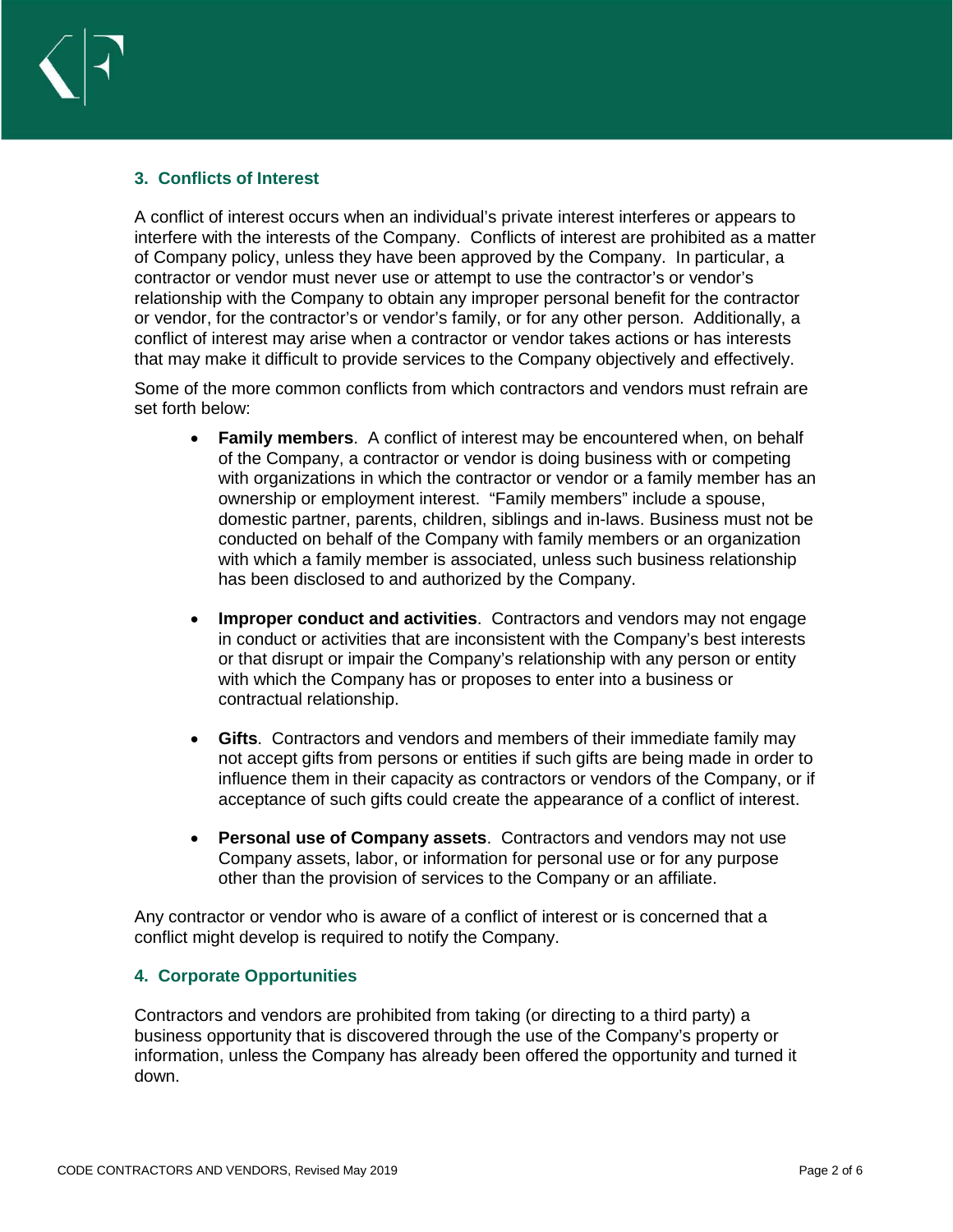# **5. Confidentiality**

The Company's confidential and proprietary information is a valuable Company asset. In providing services to the Company, contractors and vendors often learn confidential or proprietary information about the Company, its employees, clients, suppliers, or joint venture parties. Contractors and vendors must maintain the confidentiality of all information so entrusted to them, except when disclosure is authorized or legally mandated. Confidential or proprietary information of the Company, and of other companies, includes any non-public information that would be harmful to the relevant company or useful or helpful to competitors if disclosed. Confidential or proprietary information includes all non-public information relating to the Company, its business, employees, clients or suppliers. Any inquiries from the news media or other outside organizations regarding the Company or its client relationships or assignments must be referred to the Company for appropriate disposition.

Confidential and proprietary information may include, among other things:

- fee structures
- specific engagements
- level of business activity and changes in such level
- financial information such as budget and revenue information (including any changes to such information) or group or office performance
- information about strategic business partnerships
- hiring plans
- client and candidate data
- business strategies and practices
- confidential information provided to Korn Ferry by clients
- intellectual property (such as the coding underlying the Company's assessment tools)

Unauthorized use or distribution could result in negative consequences for both the Company and the individuals involved, including potential legal actions.

All contractors and vendors should protect the Company's proprietary and confidential information even after the contractor and vendor stops providing services to the Company. In addition, contractors and vendors are prohibited from disclosing confidential and proprietary information concerning the Company and its clients to a new employer or to others after ceasing to be associated with the Company.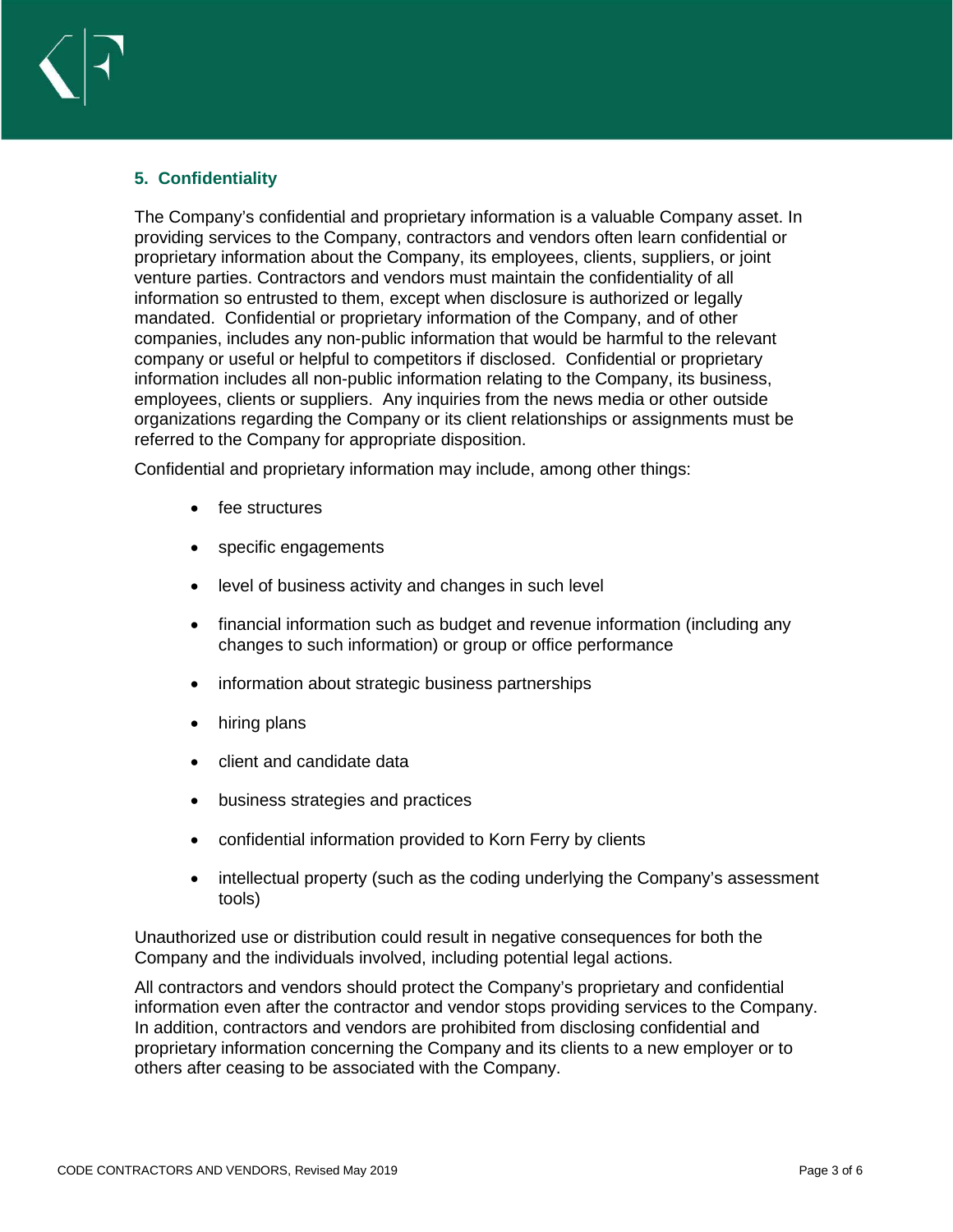

# **6. Fair Dealing**

The Company has a history of succeeding through honest business competition. The Company does not seek competitive advantages through illegal or unethical business practices. Each contractor and vendor should endeavor to deal fairly with the Company's employees, clients, suppliers, competitors, and other service providers. No contractor or vendor should take unfair advantage of anyone through manipulation, concealment, misuse of information, misrepresentation of material fact, or any other unfair dealing practice.

# **7. Protection and Use of Company Assets**

All contractors and vendors should protect the Company's assets and ensure their efficient use. All Company assets should be used for legitimate business purposes only.

#### **8. Respectful Workplace**

The Company is committed to maintaining a work environment in which all individuals are treated with respect and dignity, and equal opportunity in employment is provided based on individual merit and personal qualifications to employees and all applicants for employment. The Company expects its contractors and vendors to do the same.

The Company is deeply committed to maintaining a work environment that respects fundamental human rights as enshrined in the Universal Declaration of Human Rights, including the elimination of forced or compulsory labor, child labor, and all forms of workplace discrimination.

Every individual has the right to work in a professional atmosphere that promotes equal employment opportunities and where discriminatory practices, including harassment, are prohibited. The Company requires each contractor and vendor to treat all Company employees in a respectful manner and in a way that is uniformly free of bias, prejudice, and harassment. The Company prohibits discrimination or harassment of any Company employee or contractor on the basis of gender, gender identity or expression, race, religious creed, color, national origin, age, sexual orientation, medical condition, ancestry, physical or mental disability, marital status, familial status, covered veteran status, genetic characteristic, and any other characteristic protected by law.

The Company expects its contractors and vendors to maintain a work environment that respects fundamental human rights and prohibits discrimination and harassment consistent with this policy.

# **9. Environmental Sustainability**

The Company recognizes the importance of protecting the natural environment and our shared responsibility in addressing critical environmental issues facing the planet. The Company reserves the right to request information from its contractors and vendors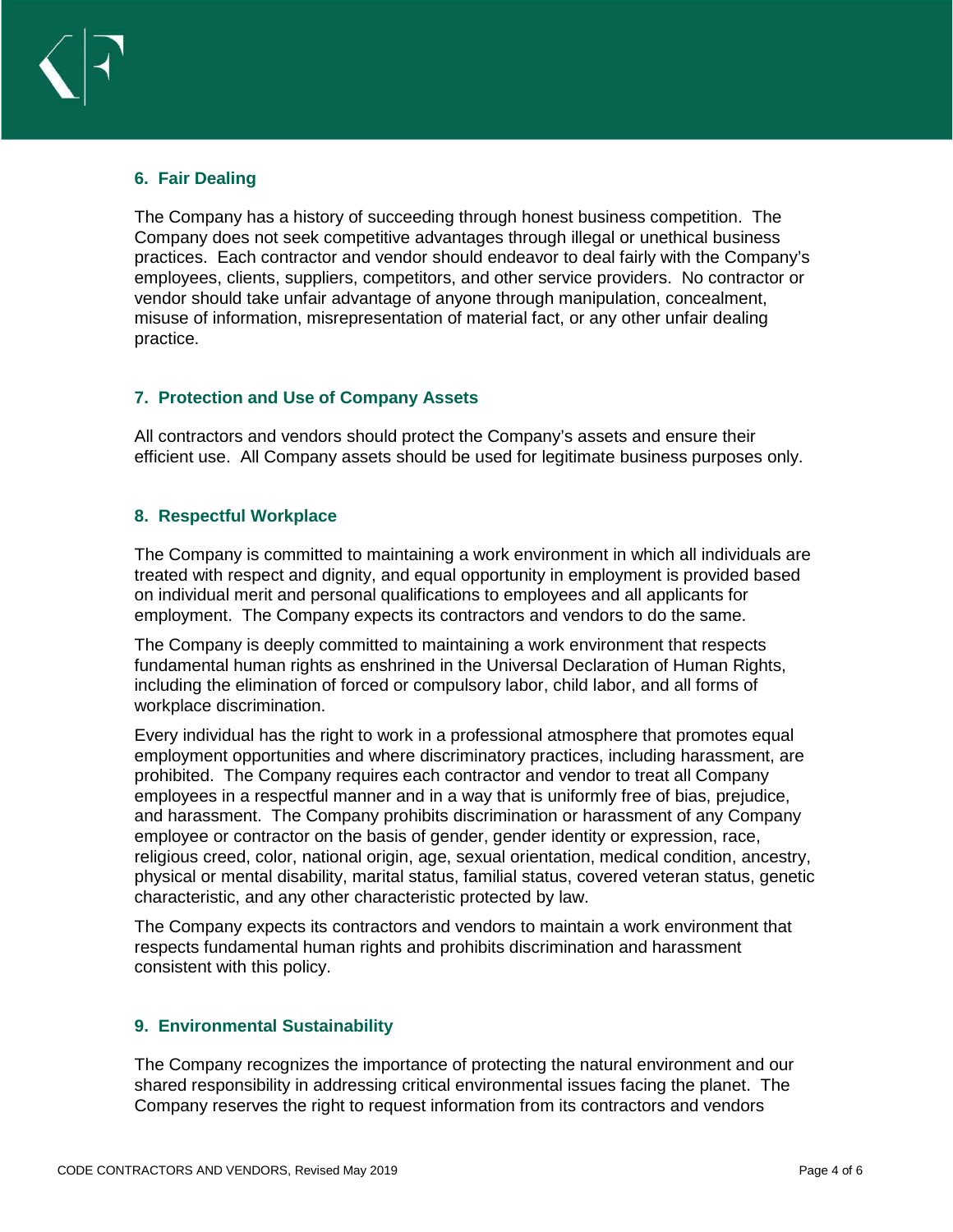

regarding their own environmental practices. The Company encourages its contractors and vendors to keep it informed about available products or services that might help the Company to reduce its environmental impacts.

### **10. Compliance with Laws, Rules and Regulations**

It is the Company's policy to comply with all applicable laws, rules, and regulations. It is the responsibility of each contractor and vendor to adhere to the standards and restrictions imposed by all applicable laws, rules, and regulations.

**Securities Laws and Insider Trading:** Contractors and vendors may not engage in insider trading. It is illegal and against Company policy for any individual to profit from undisclosed information relating to the Company or any other company. Anyone who is aware of material nonpublic information relating to the Company may not purchase or sell any of the Company's securities. Also, it is not permitted for any contractor or vendor who may have inside or unpublished knowledge about any Company client or any other company to purchase or sell the securities of those companies. In addition, no contractor or vendor may permit any member of the contractor's or vendors' immediate family or anyone acting on the contractor's or vendors' behalf to purchase or sell such securities.

**Anti-Corruption Policy:** Contractors and vendors may only transact business on behalf of the Company in foreign markets and with foreign government officials in accordance with the Company's established policies regarding anti-corruption and all applicable laws and regulations.

Contractors and vendors are encouraged to report incidents or practices which they believe are inappropriate or unethical to any officer of Korn Ferry at any time. In addition, contractors and vendors may call the Company's Alertline or report through the Alertline website, which are both maintained by a third-party compliance service provider to document concerns with regard to unethical or questionable accounting and business matters.

Failure to report such matters may itself be a violation of this Code.

Reports can be submitted directly through Alertline via:

Web intake: alertline.kornferry.com

Call: US: 1.888.475.8391 Outside US: Country specific phone numbers are listed at www.alertline.kornferry.com